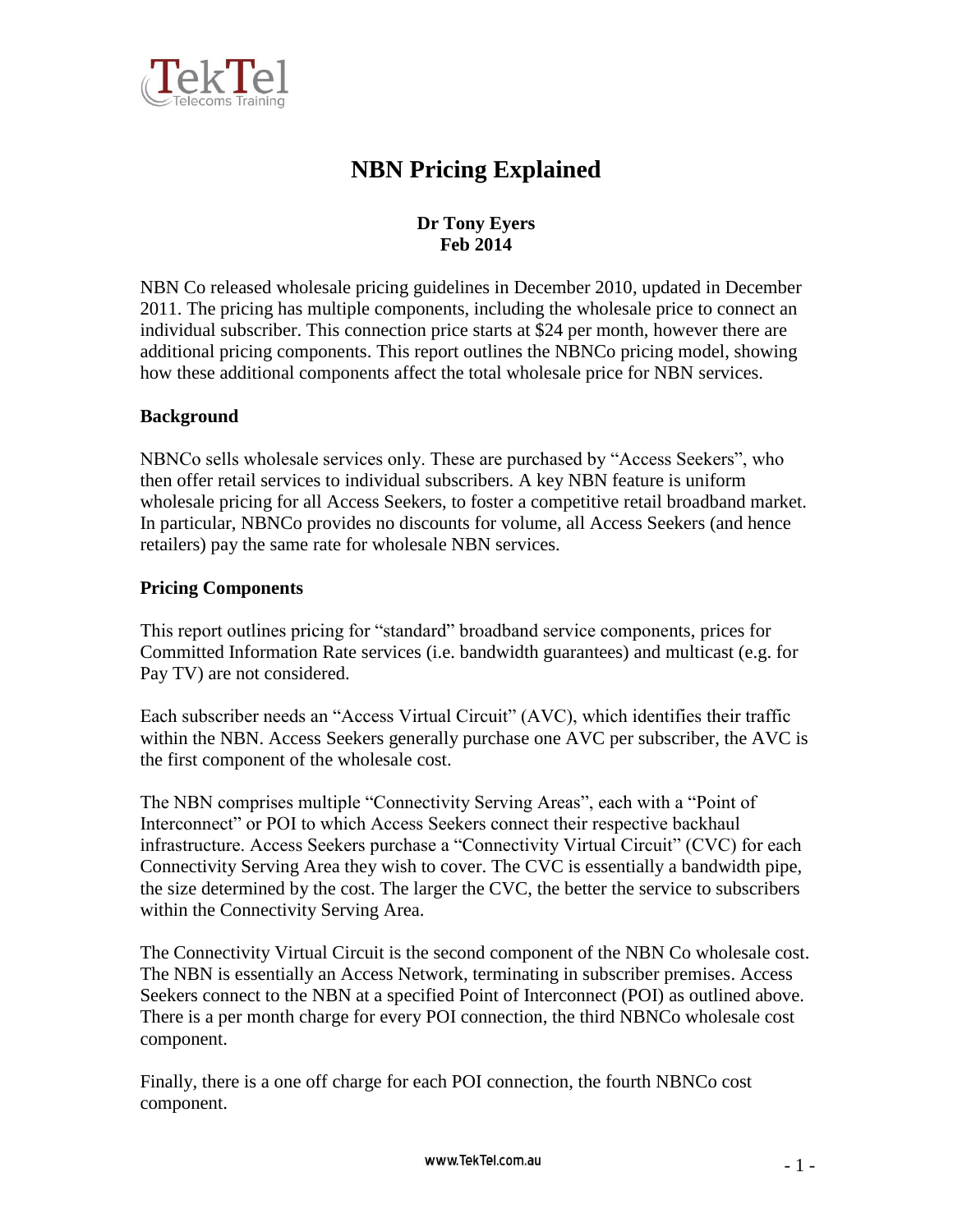

## **NBN Co Prices**

These currently are:

## **1) Access VC**

| Downstream speed<br>(Mbps) | Upstream speed<br>(Mbps) | Per<br> month |
|----------------------------|--------------------------|---------------|
| 12                         | 1                        | \$24          |
| 25                         | 5                        | \$27          |
| 25                         | 10                       | \$30          |
| 50                         | 20                       | \$34          |
| 100                        | 40                       | \$38          |
| 250                        | 100                      | \$70          |
| 500                        | 200                      | \$100         |
| 1000                       | 400                      | \$150         |

Downstream speed refers to incoming traffic, i.e. from the network to the subscriber. Upstream speed is the outgoing traffic.

## **2) Connectivity VC**

\$20 per Mbps per month. For a given Connectivity Serving Area, the first 150 Mbps per month is free, until 30000 premises have been passed. Also, each Access Virtual Circuit comes with 50 kbps of "free" CVC capacity.

### **3) POI connection per month cost**

This cost is based on the speed (either 1 Gbps or 10 Gbps) and the distance of the connected link. (10km or 40 km). The costs are:

| Speed/distance | Per month |
|----------------|-----------|
| 1 Gbps/10 km   | \$200     |
| 10 Gbps/10 km  | \$500     |
| 1 Gbps/40 km   | \$400     |
| 10 Gbps/40 km  | \$1000    |

As well as the POI costs, the Access Seeker also pays for backhaul capacity from the POI to their own "point of presence" or network. This backhaul is not sourced from NBN Co.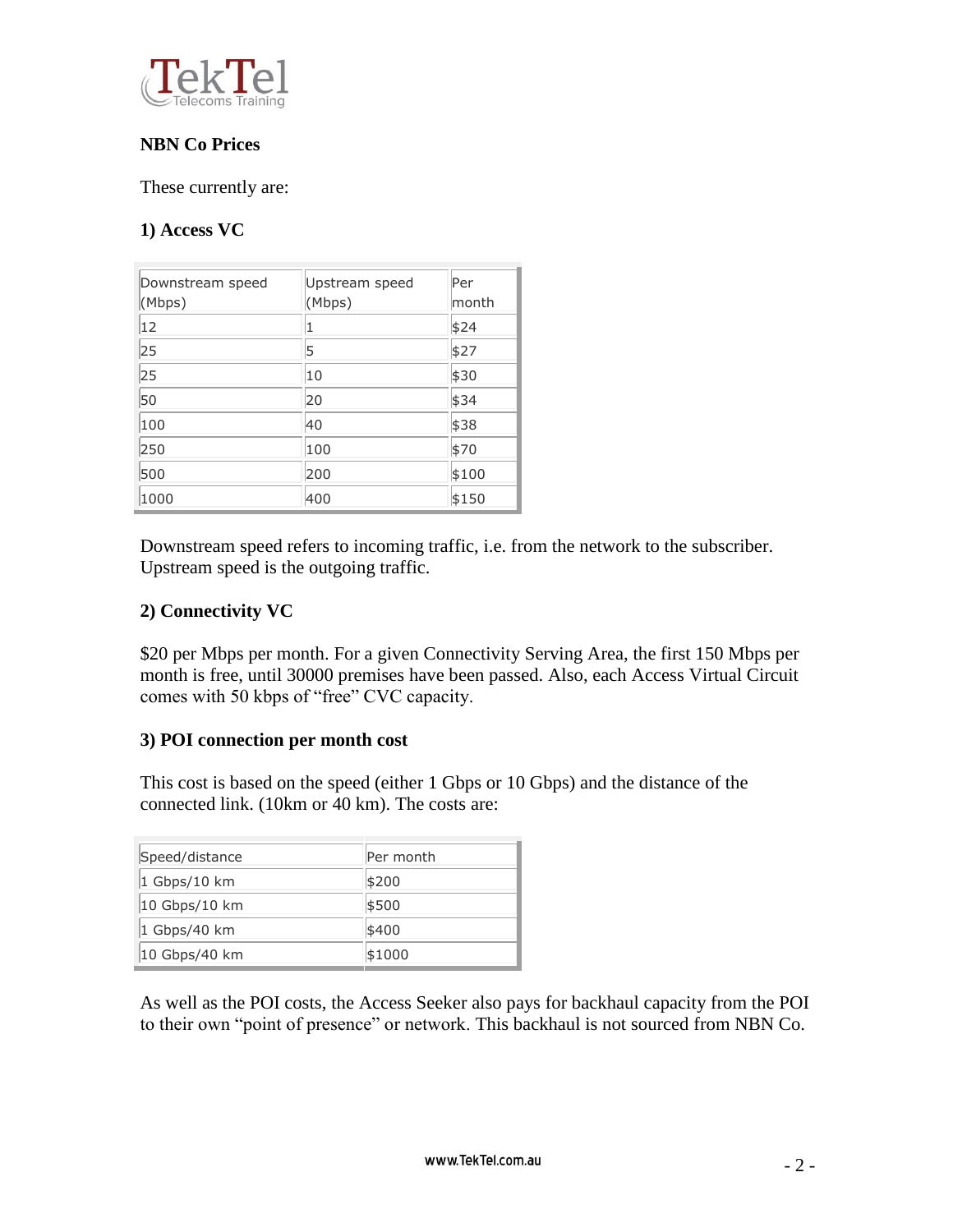

## **4) POI connection one off setup fee**

| Speed/distance | One off fee |
|----------------|-------------|
| 1 Gbps/10 km   | \$1000      |
| 10 Gbps/10 km  | \$7000      |
| 1 Gbps/40 km   | \$5000      |
| 10 Gbps/40 km  | \$35000     |

## **NBNCo Pricing Rationale**

The key idea behind the NBNCo pricing is to separate the subscriber connection cost (the Access VC) from the bandwidth cost (the Connectivity VC). This allows Access Seekers to differentiate their respective retail broadband products, based on the size of (and amount paid for) the Connectivity VC.

In particular, the Connectivity VC size determines the "Contention Ratio", a standard measure for broadband service quality. The idea behind contention ratio is simple. Suppose 100 subscribers each have a 1Mbps broadband service, with the combined traffic from all subscribers feeding into a 1 Mbps transmission link. A 100:1 contention ratio then results. If the transmission link was 2 Mbps, the contention ratio would be 50:1 and so on. A common feature of low cost broadband services is high contention ratios, leading to poor performance (e.g. slow downloads) during peak periods.

Hence pricing the Connectivity VC separately from the Access VC allows Access Seekers to determine their respective contention ratios and hence the quality (budget, premium) of their retail broadband offerings.

### **Actual NBN wholesale prices**

Here we consider how Connectivity VC costs affect NBN Co wholesale prices.

An example on p24 in the December 2011 NBNCo Product and Pricing Overview shows the NBNCo wholesale cost for 2100 subscribers on a 12/1 broadband service with voice, assuming a 100:1 contention ratio. Here the per subscriber Contention VC cost is \$1.90, relatively small compared to the \$24 per month Access VC wholesale price.

Another example (p 31) considers a business grade service, where around half the traffic has a contention ratio of 20:1 the other half a contention ration of 4:1, for a 50/20 Mbps service. Here the monthly CVC cost is around \$109 per subscriber, about three times the month \$34/month wholesale NBN Co price for the 50/20 Mbps Access VC.

The NBN Co GPON infrastructure provides a nominal 2.5 Gbps for every 32 subscribers, or around 80 Mbps per subscriber at full load (all 32 subscribers active at once).

However, as the NBN Co examples show, the Connectivity VC pricing will result in retail broadband services using only a fraction of this capacity.

www.TekTel.com.au  $-3$  –